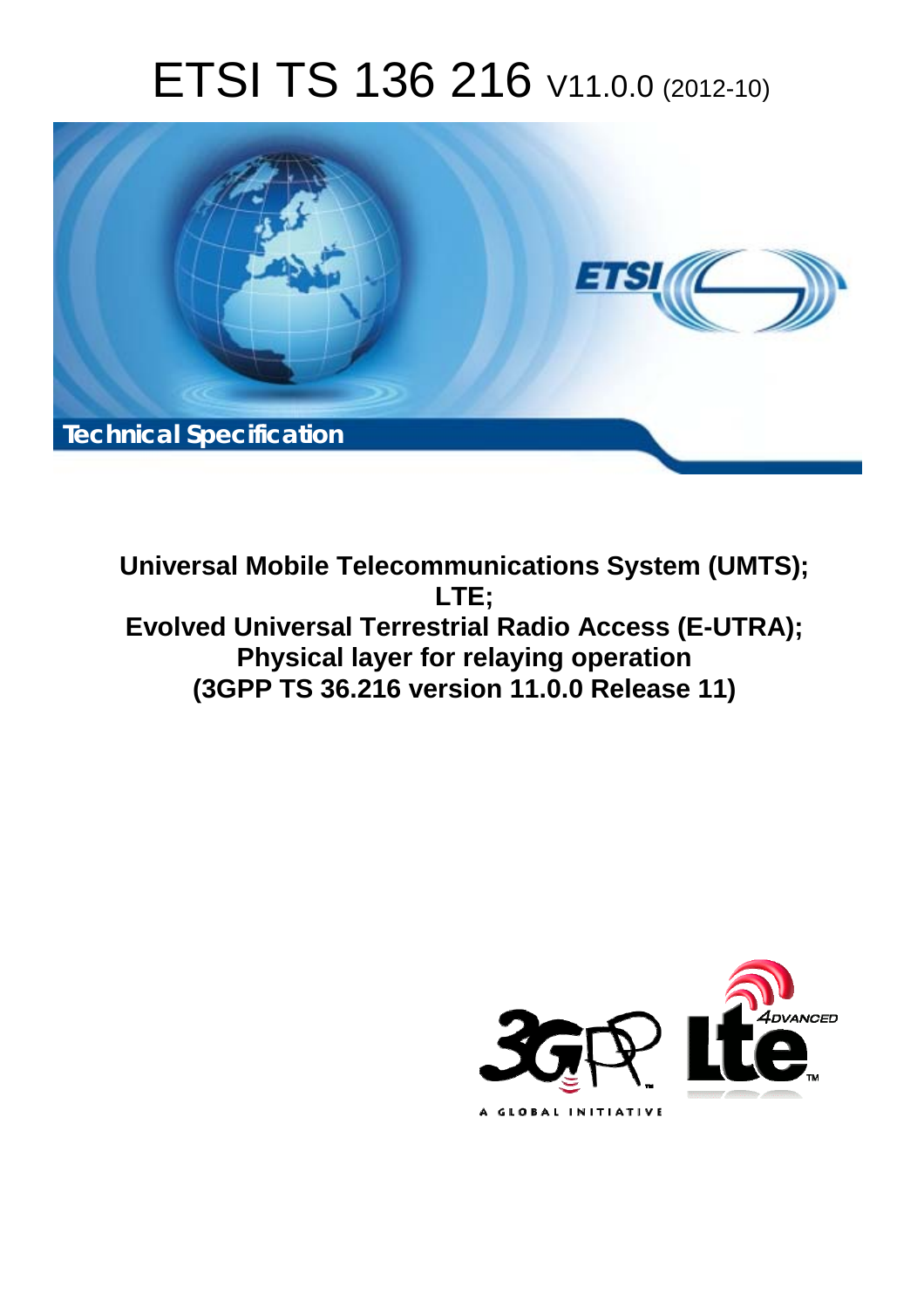Reference RTS/TSGR-0136216vb00

> Keywords LTE,UMTS

#### *ETSI*

#### 650 Route des Lucioles F-06921 Sophia Antipolis Cedex - FRANCE

Tel.: +33 4 92 94 42 00 Fax: +33 4 93 65 47 16

Siret N° 348 623 562 00017 - NAF 742 C Association à but non lucratif enregistrée à la Sous-Préfecture de Grasse (06) N° 7803/88

#### *Important notice*

Individual copies of the present document can be downloaded from: [http://www.etsi.org](http://www.etsi.org/)

The present document may be made available in more than one electronic version or in print. In any case of existing or perceived difference in contents between such versions, the reference version is the Portable Document Format (PDF). In case of dispute, the reference shall be the printing on ETSI printers of the PDF version kept on a specific network drive within ETSI Secretariat.

Users of the present document should be aware that the document may be subject to revision or change of status. Information on the current status of this and other ETSI documents is available at <http://portal.etsi.org/tb/status/status.asp>

If you find errors in the present document, please send your comment to one of the following services: [http://portal.etsi.org/chaircor/ETSI\\_support.asp](http://portal.etsi.org/chaircor/ETSI_support.asp)

#### *Copyright Notification*

No part may be reproduced except as authorized by written permission. The copyright and the foregoing restriction extend to reproduction in all media.

> © European Telecommunications Standards Institute 2012. All rights reserved.

DECT<sup>™</sup>, PLUGTESTS<sup>™</sup>, UMTS<sup>™</sup> and the ETSI logo are Trade Marks of ETSI registered for the benefit of its Members. **3GPP**TM and **LTE**™ are Trade Marks of ETSI registered for the benefit of its Members and of the 3GPP Organizational Partners.

**GSM**® and the GSM logo are Trade Marks registered and owned by the GSM Association.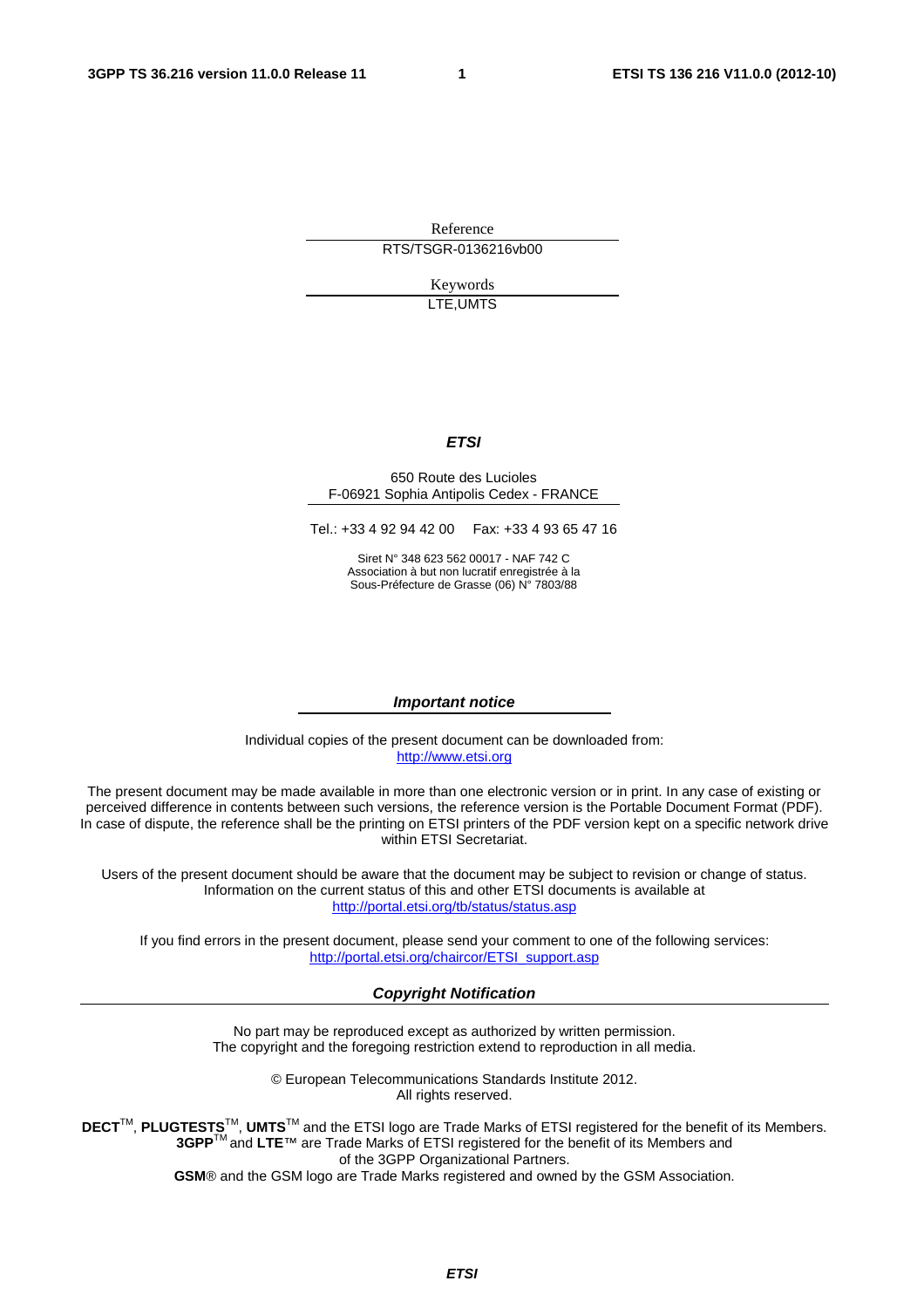# Intellectual Property Rights

IPRs essential or potentially essential to the present document may have been declared to ETSI. The information pertaining to these essential IPRs, if any, is publicly available for **ETSI members and non-members**, and can be found in ETSI SR 000 314: *"Intellectual Property Rights (IPRs); Essential, or potentially Essential, IPRs notified to ETSI in respect of ETSI standards"*, which is available from the ETSI Secretariat. Latest updates are available on the ETSI Web server ([http://ipr.etsi.org\)](http://webapp.etsi.org/IPR/home.asp).

Pursuant to the ETSI IPR Policy, no investigation, including IPR searches, has been carried out by ETSI. No guarantee can be given as to the existence of other IPRs not referenced in ETSI SR 000 314 (or the updates on the ETSI Web server) which are, or may be, or may become, essential to the present document.

### Foreword

This Technical Specification (TS) has been produced by ETSI 3rd Generation Partnership Project (3GPP).

The present document may refer to technical specifications or reports using their 3GPP identities, UMTS identities or GSM identities. These should be interpreted as being references to the corresponding ETSI deliverables.

The cross reference between GSM, UMTS, 3GPP and ETSI identities can be found under [http://webapp.etsi.org/key/queryform.asp.](http://webapp.etsi.org/key/queryform.asp)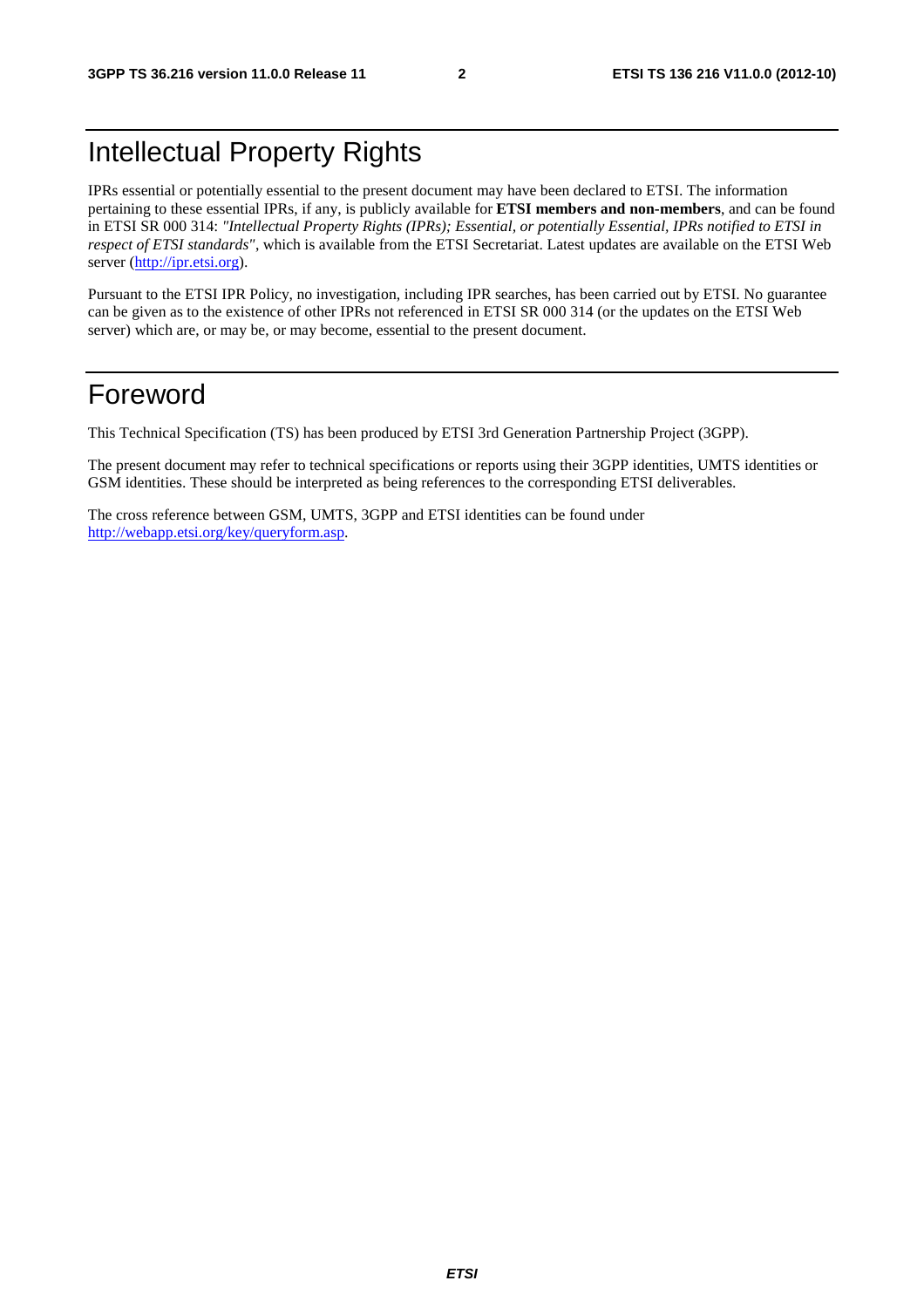$\mathbf{3}$ 

# Contents

| 1              |                                                                                                 |  |
|----------------|-------------------------------------------------------------------------------------------------|--|
| $\mathfrak{2}$ |                                                                                                 |  |
| 3              |                                                                                                 |  |
| 3.1            |                                                                                                 |  |
| 3.2            |                                                                                                 |  |
| 3.3            |                                                                                                 |  |
| 4              |                                                                                                 |  |
| 5              |                                                                                                 |  |
| 5.1            |                                                                                                 |  |
| 5.2            |                                                                                                 |  |
| 5.3            |                                                                                                 |  |
| 5.4            |                                                                                                 |  |
| 5.5            |                                                                                                 |  |
| 5.6            |                                                                                                 |  |
| 5.6.1          |                                                                                                 |  |
| 5.6.2          |                                                                                                 |  |
| 5.6.3          |                                                                                                 |  |
| 5.7            |                                                                                                 |  |
| 5.7.1          |                                                                                                 |  |
| 6              |                                                                                                 |  |
| 7              |                                                                                                 |  |
| 7.1            |                                                                                                 |  |
| 7.2            |                                                                                                 |  |
| 7.3            |                                                                                                 |  |
| 7.4            |                                                                                                 |  |
| 7.4.1          |                                                                                                 |  |
| 7.4.2          | Relay node procedure for determining relay physical downlink control channel assignment without |  |
|                |                                                                                                 |  |
| 7.4.3          | Relay node procedure for determining relay physical downlink control channel assignment with    |  |
| 7.5            |                                                                                                 |  |
| 7.5.1          | Relay node procedure for determining physical uplink control channel assignment14               |  |
| 7.5.2          |                                                                                                 |  |
|                |                                                                                                 |  |
|                | <b>Annex A (informative):</b>                                                                   |  |
|                |                                                                                                 |  |
|                |                                                                                                 |  |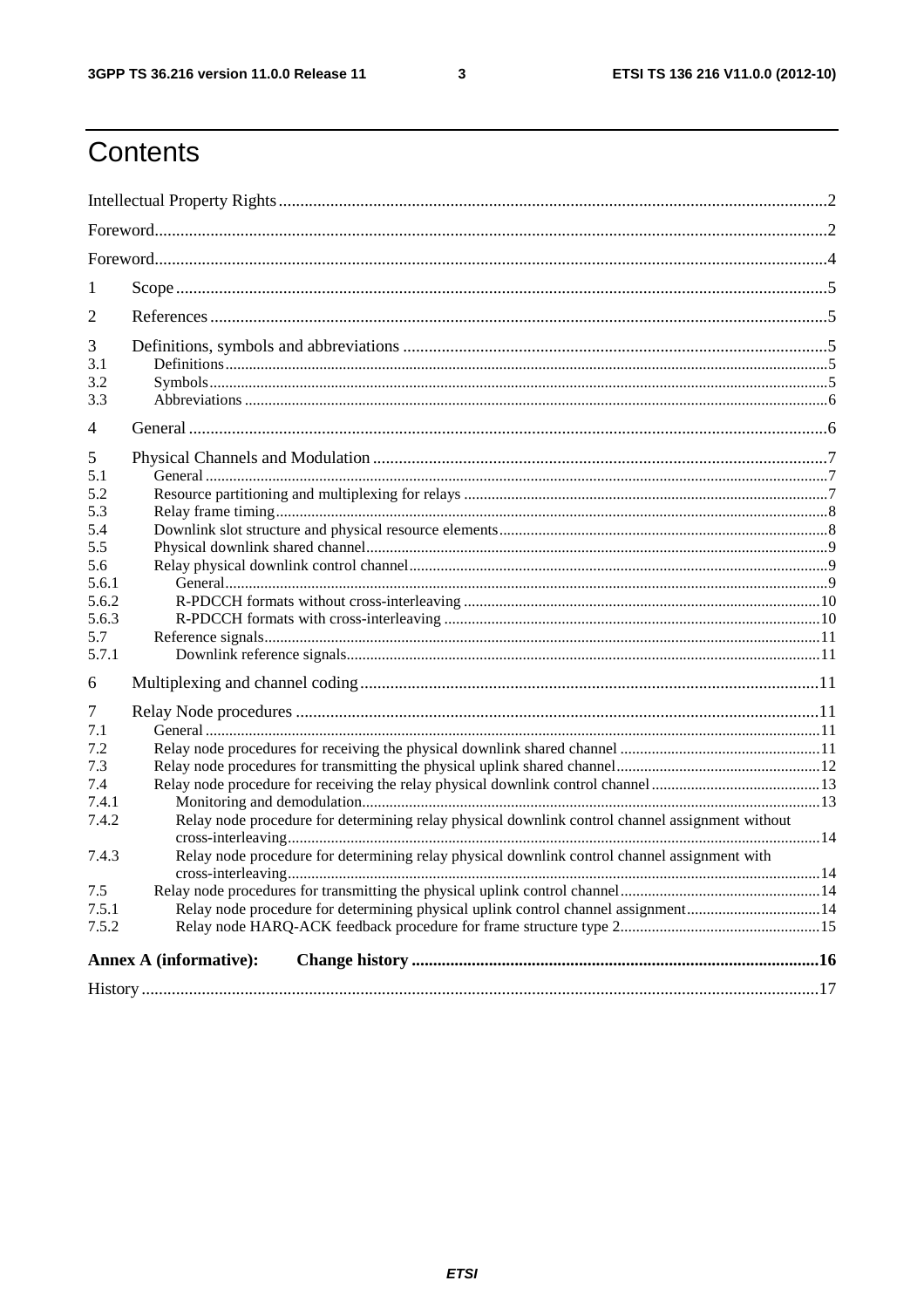### Foreword

This Technical Specification has been produced by the 3<sup>rd</sup> Generation Partnership Project (3GPP).

The contents of the present document are subject to continuing work within the TSG and may change following formal TSG approval. Should the TSG modify the contents of the present document, it will be re-released by the TSG with an identifying change of release date and an increase in version number as follows:

Version x.y.z

where:

- x the first digit:
	- 1 presented to TSG for information;
	- 2 presented to TSG for approval;
	- 3 or greater indicates TSG approved document under change control.
- y the second digit is incremented for all changes of substance, i.e. technical enhancements, corrections, updates, etc.
- z the third digit is incremented when editorial only changes have been incorporated in the document.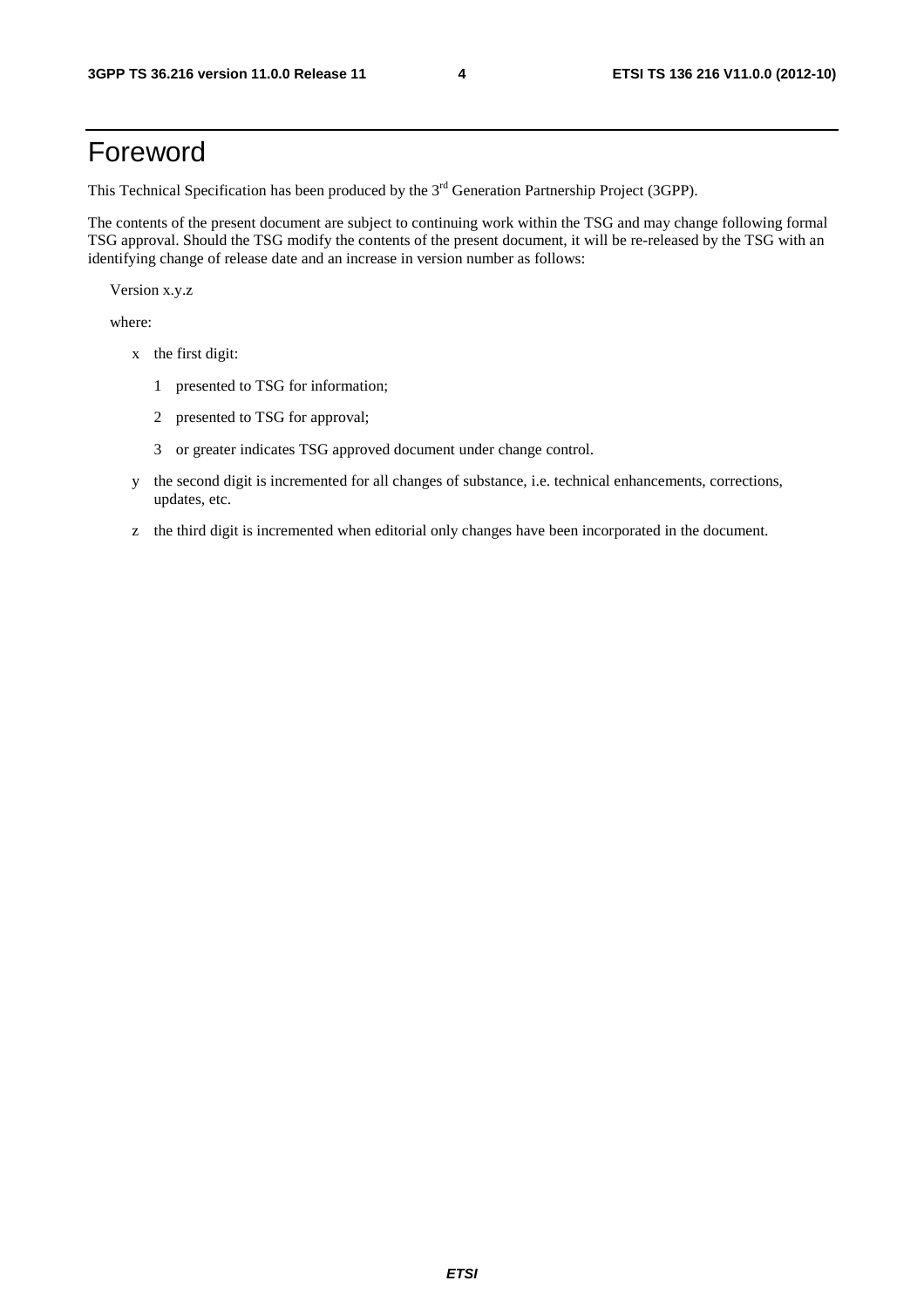#### 1 Scope

The present document describes the characteristics of eNB - relay node transmissions.

# 2 References

The following documents contain provisions which, through reference in this text, constitute provisions of the present document.

- References are either specific (identified by date of publication, edition number, version number, etc.) or non-specific.
- For a specific reference, subsequent revisions do not apply.
- For a non-specific reference, the latest version applies. In the case of a reference to a 3GPP document (including a GSM document), a non-specific reference implicitly refers to the latest version of that document *in the same Release as the present document*.
- [1] 3GPP TR 21.905: "Vocabulary for 3GPP Specifications".
- [2] 3GPP TS 36.201: "Evolved Universal Terrestrial Radio Access (E-UTRA); LTE physical layer; General description".
- [3] 3GPP TS 36.211: "Evolved Universal Terrestrial Radio Access (E-UTRA); Physical channels and modulation".
- [4] 3GPP TS 36.212: "Evolved Universal Terrestrial Radio Access (E-UTRA); Multiplexing and channel coding".
- [5] 3GPP TS 36.213: "Evolved Universal Terrestrial Radio Access (E-UTRA); Physical layer procedures".
- [6] 3GPP TS 36.214: "Evolved Universal Terrestrial Radio Access (E-UTRA); Physical layer Measurements".

# 3 Definitions, symbols and abbreviations

### 3.1 Definitions

For the purposes of the present document, the terms and definitions given in TR 21.905 [1] and the following apply. A term defined in the present document takes precedence over the definition of the same term, if any, in TR 21.905 [1].

### 3.2 Symbols

For the purposes of the present document, the following symbols apply:

|                  | Subcarrier spacing as defined in [3]     |
|------------------|------------------------------------------|
| $\dot{i}$        | R-PDCCH aggregation element index        |
|                  | Slot index                               |
| K                | PDSCH-to-ACK/NACK timing association set |
| $\boldsymbol{k}$ | Subcarrier index                         |
| $\kappa$         | th element of $K$                        |
| I                | End OFDM symbol index for R-PDCCH        |
| $\iota$          | OFDM symbol index                        |
| I'               | OFDM symbol index                        |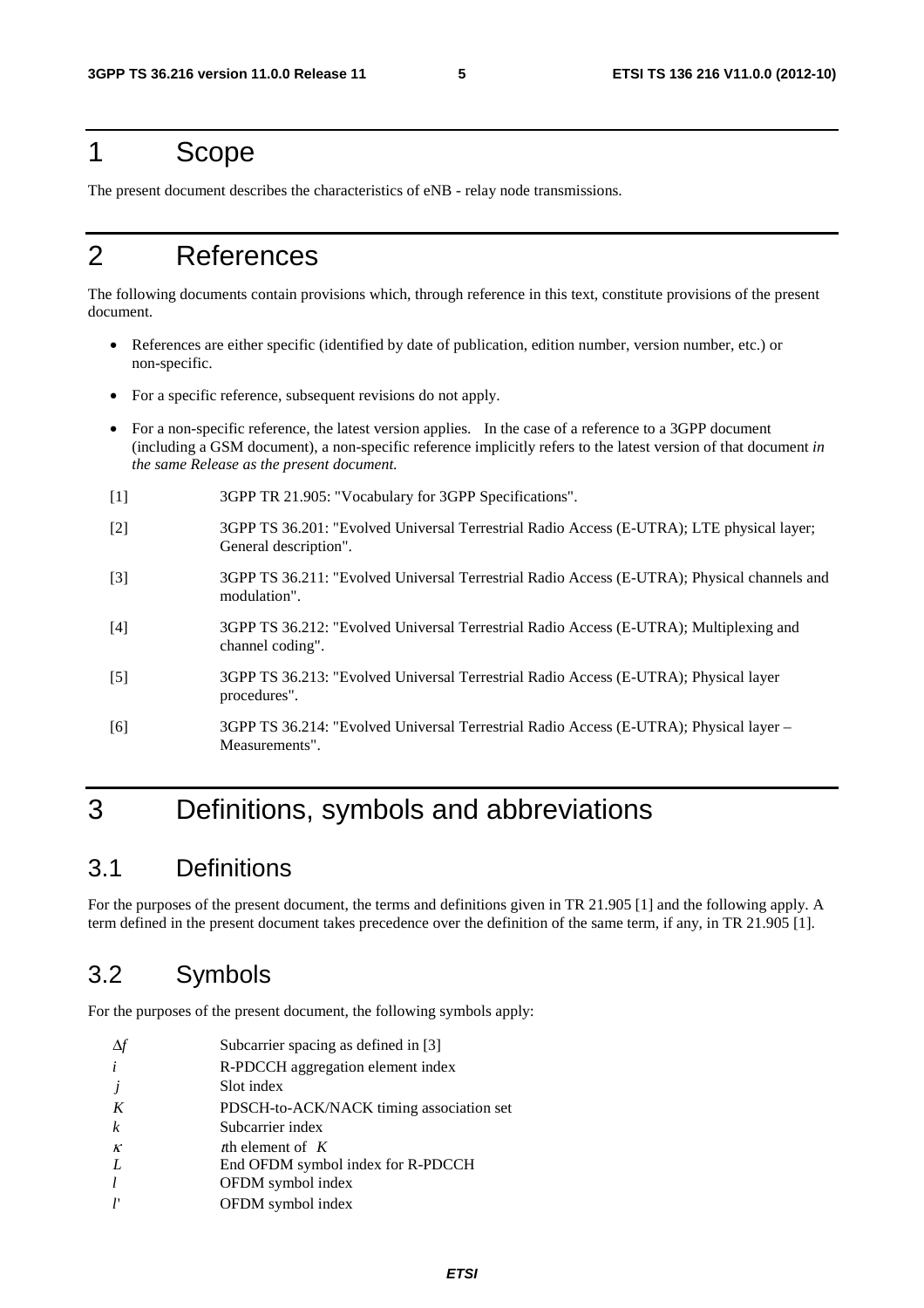| $\Lambda$                            | Aggregation level of R-PDCCH                                                             |
|--------------------------------------|------------------------------------------------------------------------------------------|
| $\boldsymbol{m}$                     | R-PDCCH candidate index                                                                  |
| M                                    | Number of elements in the set $K$ for subframe $n$                                       |
| $N_{\text{CCE}, i}^{\text{R-PDCCH}}$ | Number of CCEs configured for detecting $R$ -PDCCH in slot j                             |
| $N_{\text{VRB}}^{\text{R-PDCCH}}$    | Number of VRBs configured for detecting R-PDCCH                                          |
| $\boldsymbol{n}$                     | Subframe index                                                                           |
| $n_f$                                | System frame number as defined in [3]                                                    |
| $n_{\rm PRB}$                        | Physical resource block number as defined in [3]                                         |
| $n_{\text{PUCCH},i}^{(1)}$           | Resource index for PUCCH formats $1/1a/1b$ for subframe index <i>i</i> as defined in [3] |
| $n_{\text{PUCCH}}^{(1,p)}$           | Resource index for PUCCH formats $1/1a/1b$ using antenna port p as defined in [3]        |
| $n_{\text{PUCCH}}^{(3,p)}$           | Resource index for PUCCH format 3 using antenna port $p$ as defined in [3]               |
| $n_{\rm s}$                          | Slot number within a radio frame as defined in [3]                                       |
| $n_{\text{SCID}}$                    | Scrambling identity as defined in [3]                                                    |
| $n_{VRB}$                            | Virtual resource block number as defined in [3]                                          |
| $S_{n,j}^{(A)}$                      | Search space for aggregation level $\Lambda$ in slot j of subframe $n$                   |
| $Y_n$                                | Equivalent to $Y_k$ in [5]                                                               |

### 3.3 Abbreviations

For the purposes of the present document, the abbreviations given in TR 21.905 [1] and the following apply. An abbreviation defined in the present document takes precedence over the definition of the same abbreviation, if any, in TR 21.905 [1].

| CCE           | <b>Control Channel Element</b>                     |
|---------------|----------------------------------------------------|
| <b>CRC</b>    | <b>Cyclic Redundancy Check</b>                     |
| <b>CSI-RS</b> | <b>Channel-State Information Reference Signals</b> |
| <b>DCI</b>    | Downlink Control Information                       |
| eNB           | <b>Evolved Node B</b>                              |
| <b>FDD</b>    | <b>Frequency Division Duplex</b>                   |
| HARQ          | <b>Hybrid Automatic Repeat Request</b>             |
| <b>LTE</b>    | Long Term Evolution                                |
| <b>OFDM</b>   | <b>Orthogonal Frequency Division Multiplexing</b>  |
| <b>PDSCH</b>  | Physical Downlink Shared Channel                   |
| <b>PDCCH</b>  | Physical Downlink Control Channel                  |
| <b>PHICH</b>  | Physical Hybrid ARQ Indicator Channel              |
| <b>PRB</b>    | Physical Resource Block                            |
| PUCCH         | Physical Uplink Control Channel                    |
| <b>PUSCH</b>  | Physical Uplink Shared Channel                     |
| <b>RB</b>     | Resource Block                                     |
| <b>RE</b>     | <b>Resource Element</b>                            |
| <b>REG</b>    | Resource Element Group                             |
| <b>RN</b>     | Relay Node                                         |
| R-PDCCH       | Relay Physical Downlink Control Channel            |
| <b>TDD</b>    | Time Division Duplex                               |
| UE            | User Equipment                                     |
| <b>VRB</b>    | Virtual Resource Block                             |
|               |                                                    |

# 4 General

From a UE perspective a relay node is part of the radio access network and behaves like an eNB. A relay node is wirelessly connected to a donor eNB.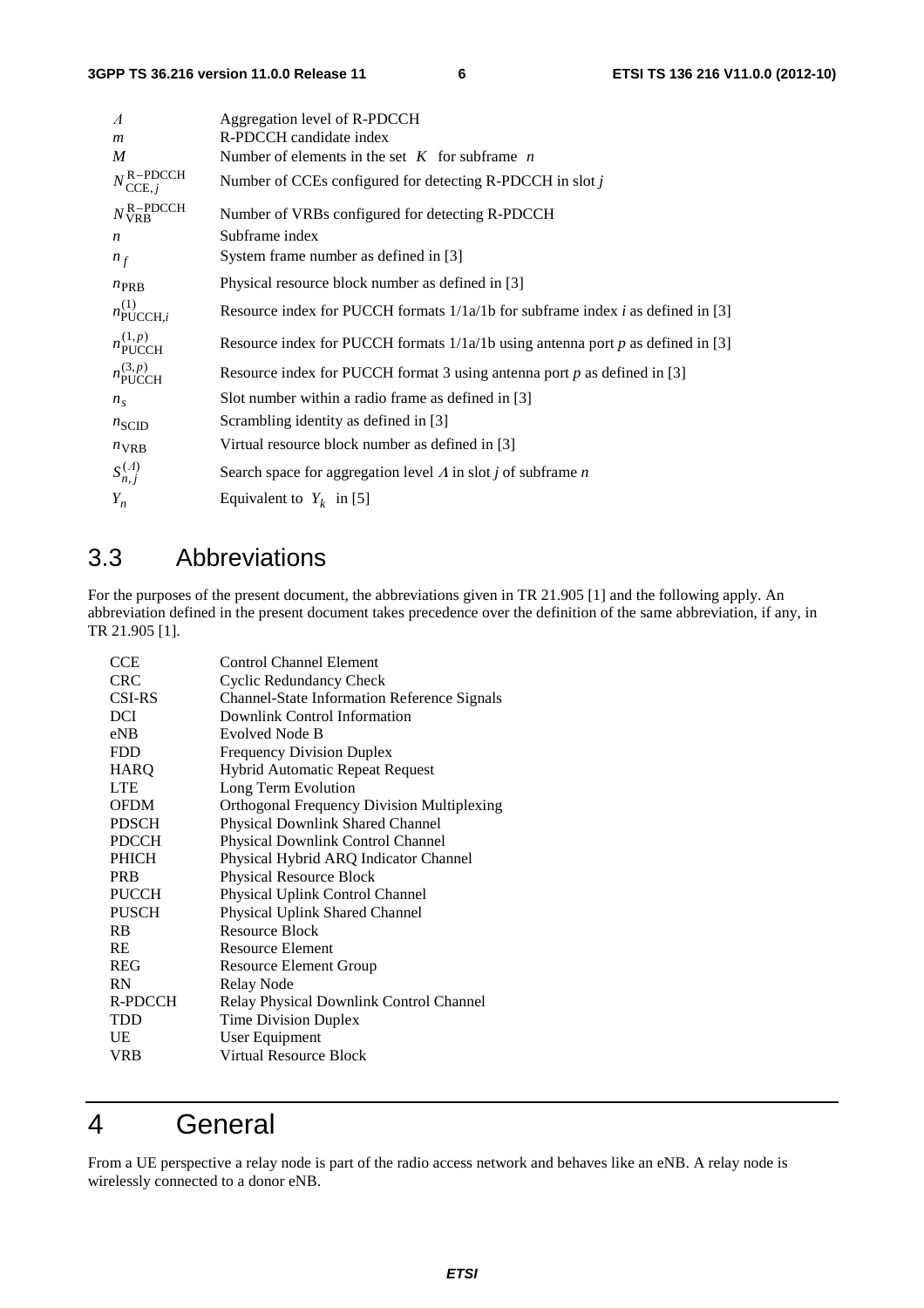A relay node includes at least two physical layer entities. One entity is used for communication with UEs as described in [3][4][5][6]. Another physical layer entity is used for communication with the donor eNB and it corresponds to UE functionality as described in [3][4][5][6]. If a relay node is configured to use relay-specific advancements, the physical layer entity for communication with the donor eNB corresponds to UE functionality as described in [3][4][5][6] extended by relay-specific advancements as described in the following.

## 5 Physical Channels and Modulation

#### 5.1 General

Processing and mapping of physical channels shall be processed according to [3] with the exceptions described within Section 5.

### 5.2 Resource partitioning and multiplexing for relays

Time-frequency resources shall be set aside for eNB-RN transmissions by time multiplexing eNB-RN and RN-UE transmissions. Subframes during which eNB-RN transmission may take place are configured by higher layers. Downlink subframes configured for eNB-to-RN transmission shall be configured as MBSFN subframes by the relay node. eNB-to-RN transmissions occur in downlink subframes and RN-to-eNB transmissions occur in uplink subframes. For frame structure type 1, eNB-to-RN and RN-to-UE transmissions occur in the downlink frequency band, while RNto-eNB and UE-to-RN transmissions occur in the uplink frequency band.

For frame structure type 1, a subframe configured for eNB-to-RN transmission is a subframe satisfying  $[(10 \cdot n_f + n_s/2)]$  mod 8  $\in \Delta_{BSC}$  where  $n_f$  and  $n_s$  refer to donor eNB cell timing, with the exception that a downlink subframe that cannot be configured as MBSFN subframe in the relay node cell shall not be configured for eNB-to-RN transmission. The set  $\Delta_{BSC}$  is determined as the union of the applicable offset values listed in Table 5.2-1 with respect to the parameter *SubframeConfigurationFDD*, which is configured by higher layers, and where "x" means that the corresponding bit in the bitmap can be either 0 or 1. A subframe *n* is configured for RN-to-eNB transmission if subframe  $n-4$  is configured for eNB-to-RN transmission.

| <b>SubframeConfigurationFDD</b> | Offset value element of $\Delta_{BSC}$ |
|---------------------------------|----------------------------------------|
| {xxxxxxx1}                      |                                        |
| $\{xxxxx1x\}$                   | 6                                      |
| {xxxxx1xx}                      |                                        |
| {xxxx1xxx}                      |                                        |
| {xxx1xxxx}                      | 3                                      |
| {xx1xxxxx}                      |                                        |
| {x1xxxxxx}                      |                                        |
| '1xxxxxxx}                      |                                        |

#### **Table 5.2-1: Downlink subframe configuration for eNB-to-RN transmission (frame structure type 1)**

For frame structure type 2 the subframes that can be configured for eNB-RN transmission are listed in Table 5.2-2 where, for each subframe in a radio frame, "D" denotes the subframe is configured for downlink eNB-to-RN transmissions, "U" denotes the subframe is configured for uplink RN-to-eNB transmissions. The parameter *SubframeConfigurationTDD* is configured by higher layers. Table 5.2-2 indicates the supported uplink-downlink configurations [3] for the eNB-RN link as a function of *SubframeConfigurationTDD*.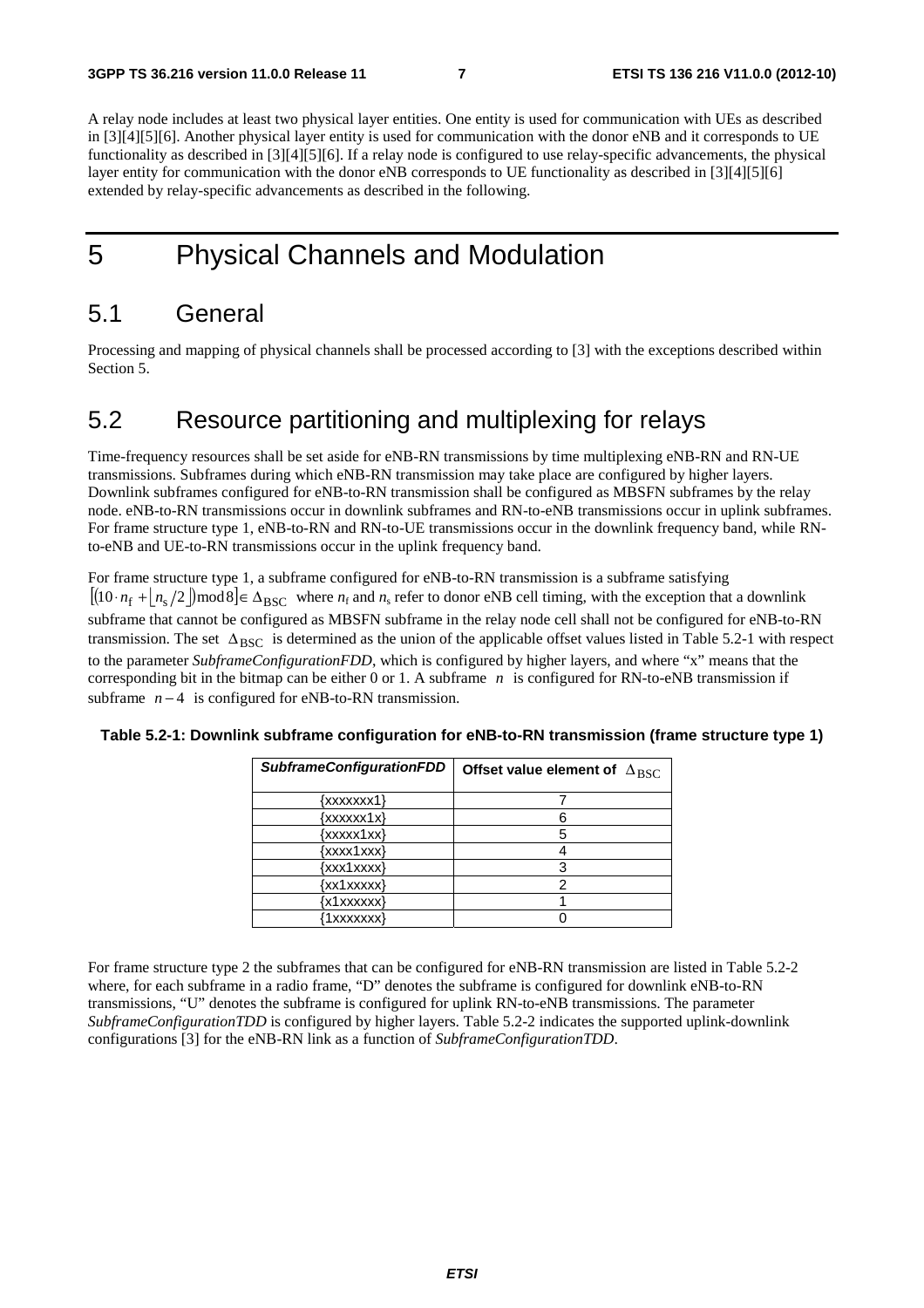| <b>SubframeConfigurationTDD</b> | eNB-RN                               | Subframe number n |   |              |   |   |   |   |                |   |   |
|---------------------------------|--------------------------------------|-------------------|---|--------------|---|---|---|---|----------------|---|---|
|                                 | uplink-<br>downlink<br>configuration | $\mathbf 0$       | 1 | $\mathbf{2}$ | 3 | 4 | 5 | 6 | $\overline{7}$ | 8 | 9 |
| 0                               |                                      |                   |   |              |   | D |   |   |                | U |   |
| 1                               |                                      |                   |   |              | U |   |   |   |                |   | D |
| $\overline{c}$                  |                                      |                   |   |              |   | D |   |   |                | U | D |
| 3                               |                                      |                   |   |              | U | D |   |   |                |   | D |
| 4                               |                                      |                   |   |              | U | D |   |   |                | U | D |
| 5                               | $\overline{2}$                       |                   |   | U            |   |   |   |   |                | D |   |
| 6                               |                                      |                   |   |              | D |   |   |   | U              |   |   |
| 7                               |                                      |                   |   | U            |   | D |   |   |                | D |   |
| 8                               |                                      |                   |   |              | D |   |   |   | U              |   | D |
| 9                               |                                      |                   |   | U            | D | D |   |   |                | D |   |
| 10                              |                                      |                   |   |              | D |   |   |   | U              | D | D |
| 11                              | 3                                    |                   |   |              | U |   |   |   | D              |   | D |
| 12                              |                                      |                   |   |              | U |   |   |   | D              | D | D |
| 13                              | $\overline{4}$                       |                   |   |              | U |   |   |   |                |   | D |
| 14                              |                                      |                   |   |              | U |   |   |   | D              |   | D |
| 15                              |                                      |                   |   |              | U |   |   |   |                | D | D |
| 16                              |                                      |                   |   |              | U |   |   |   | D              | D | D |
| 17                              |                                      |                   |   |              | U | D |   |   | D              | D | D |
| 18                              | 6                                    |                   |   |              |   | U |   |   |                |   | D |

**Table 5.2-2: Supported configurations for eNB-RN transmission (frame structure type 2)** 

#### 5.3 Relay frame timing

The frame timing for downlink transmission from the relay shall be such that the relay node can receive at least the OFDM symbols from the donor eNB according to Section 5.4.

#### 5.4 Downlink slot structure and physical resource elements

The downlink slot structure and the physical resource elements are described in Section 6.2 of [3].

eNB-to-RN transmissions shall be restricted to a subset of the OFDM symbols in a slot. The starting and ending OFDM symbols respectively in the first slot of a subframe is given in Table 5.4-1 and in the second slot of a subframe in Table 5.4-2. The parameter *DL-StartSymbol* in Table 5.4-1 is configured by higher layers. If downlink subframes are transmitted with time aligned subframe boundaries by the donor eNB and the relay node, configuration 1 of Table 5.4-2 is used; otherwise configuration 0 is used. The simultaneous operation of configuration 0 in Table 5.4-1 and configuration 0 in Table 5.4-2 is not supported.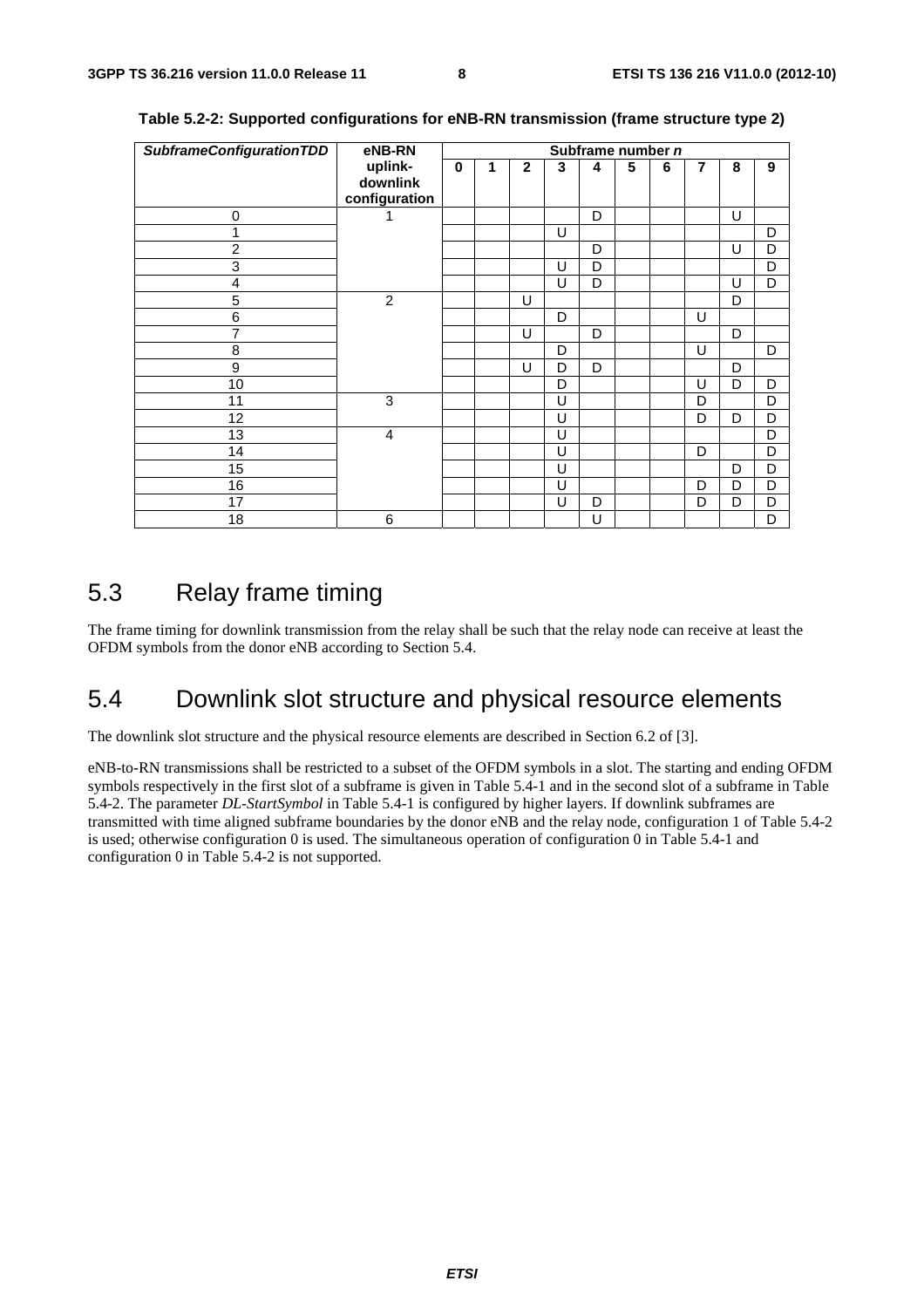| Configuration | <b>DL-StartSymbol</b> | End symbol index |
|---------------|-----------------------|------------------|
|               |                       | 6                |
|               |                       | 6                |
|               |                       | 6                |

#### **Table 5.4-1: OFDM symbols for eNB-to-RN transmission in the first slot (normal cyclic prefix,**   $\Delta f = 15$  kHz)

**Table 5.4-2: OFDM symbols for eNB-to-RN transmission in the second slot (normal cyclic prefix,**   $\Delta f = 15$  kHz)

| Configuration   Start symbol index   End symbol index |  |  |  |  |
|-------------------------------------------------------|--|--|--|--|
|                                                       |  |  |  |  |
|                                                       |  |  |  |  |

#### 5.5 Physical downlink shared channel

The physical downlink shared channel for eNB-to-RN transmissions shall be processed and mapped to resource elements as described in Section 6.4 of [3] with the following exceptions:

- the PDSCH shall only be mapped to resource elements in OFDM symbols configured according to Table 5.4-1 and Table 5.4-2
- the PDSCH shall not be mapped to any resource element in the first slot of an RB pair on any antenna port when the first slot of the RB pair is used for R-PDCCH transmission on any antenna port

#### 5.6 Relay physical downlink control channel

#### 5.6.1 General

The relay physical downlink control channel (R-PDCCH) carries DCI for relay nodes.

An R-PDCCH is transmitted according to configuration 2 of Table 5.4-1 or configuration 0 or 1 of Table 5.4-2. In the frequency domain, a set of  $N_{\text{VRB}}^{\text{R-PDCCH}}$  VRBs is configured for potential R-PDCCH transmission by higher layers using resource allocation types 0, 1, or 2 according to Section 7.1.6 of [5]. For resource allocation type 2 the VRB to PRB mapping is configured by higher layers. Configured VRBs are continuously numbered  $n_{\text{VRB}}^{\text{R-PDCCH}} = 0.1,..., N_{\text{VRB}}^{\text{R-PDCCH}} - 1$  such that the VRB numbered with  $n_{\text{VRB}}^{\text{R-PDCCH}} = 0$  refers to the configured VRB with the smallest virtual resource block number  $n_{VRB}$  of [3] and such that the VRB numbered with  $n_{\text{VRB}}^{\text{R}-\text{PDCCH}}$  =  $N_{\text{VRB}}^{\text{R}-\text{PDCCH}}$  -1 refers to the configured VRB with the largest  $n_{\text{VRB}}$ .

An R-PDCCH can be transmitted on one or several PRBs without being cross-interleaved with other R-PDCCHs in a given PRB, see Section 5.6.2 Alternatively, multiple R-PDCCHs can be cross-interleaved in one or several PRBs, see Section 5.6.3.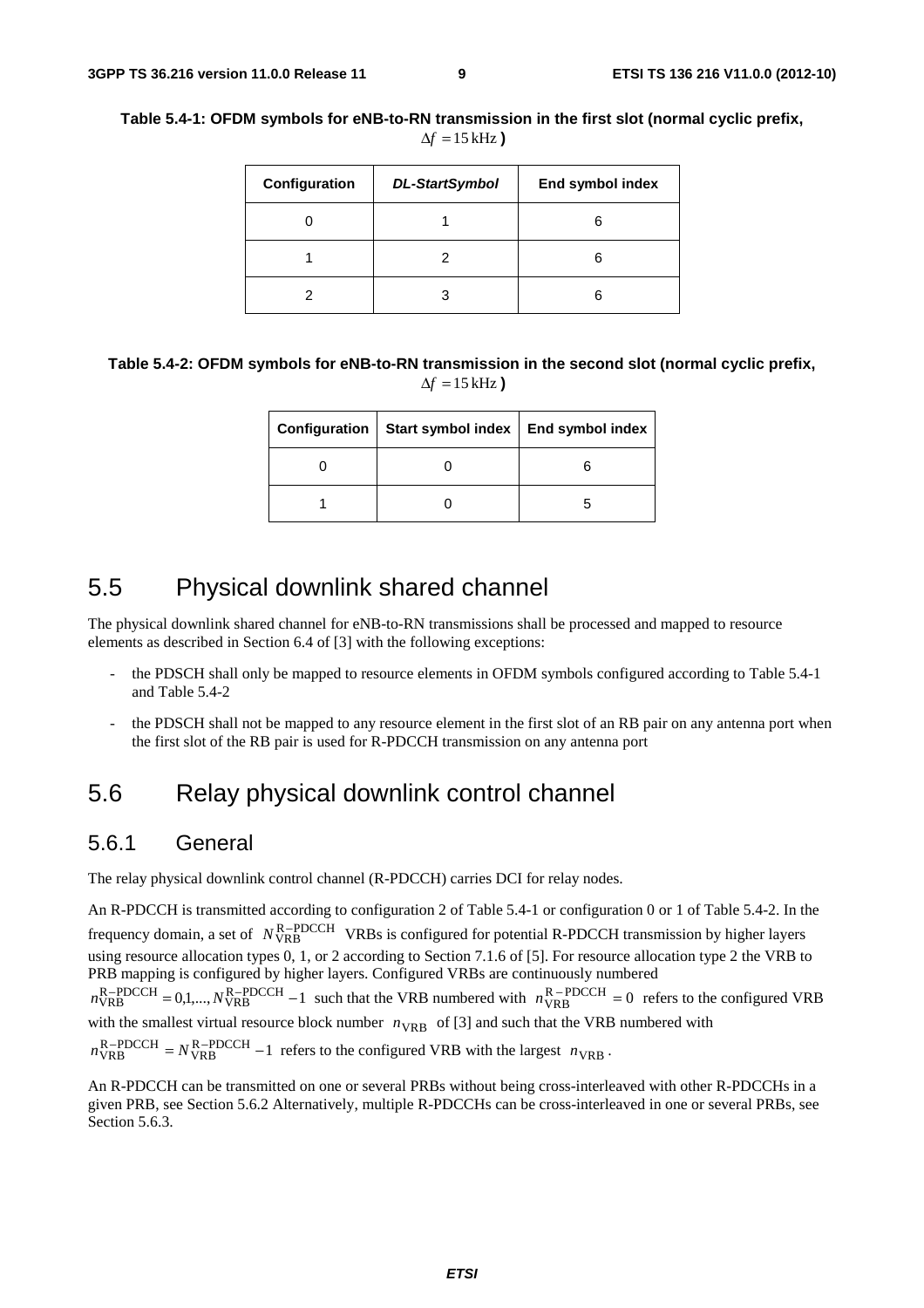#### 5.6.2 R-PDCCH formats without cross-interleaving

Without cross-interleaving, an R-PDCCH shall be scrambled, modulated, mapped to layers and precoded according to Section 6.8 of [3] except that

- $n_{\text{PDCCH}}$  is equal to one.
- $M_{\text{tot}}$  is the number of bits to be transmitted on the R-PDCCH.

Without cross-interleaving, an R-PDCCH is transmitted on an aggregation of one or several PRBs.

If the set of  $N_{\text{VRB}}^{\text{R}-\text{PDCCH}}$  VRBs is configured by resource allocation type 2 with distributed VRB to PRB mapping, the provisions in Section 6.2.3.2 of [3] for even slot numbers are always applied.

The mapping to resource elements shall follow the provisions in section 6.3.5 in [3], with the exception that the index *k* first increases over the aggregated physical resource blocks, and then the index *l* , starting with the start symbol index given in Table 5.4-1 and 5.4-2 respectively, increases.

The following resource elements shall be considered as reserved with respect to mapping the R-PDCCH:

resource elements that are used for reference signals

#### 5.6.3 R-PDCCH formats with cross-interleaving

With cross-interleaving, for each slot the R-PDCCHs shall be multiplexed, scrambled, modulated, mapped to layers, precoded and mapped to resource elements according to Section 6.8 of [3] except that

- an REG is composed out of 4 consecutively available REs in one OFDM symbol in a PRB configured for potential R-PDCCH transmission counted in ascending order of subcarriers, where an RE is assumed to be unavailable with respect to mapping the R-PDCCH in the following cases:
	- if it is used for the transmission of cell-specific reference signals
		- if the cell-specific reference signals are configured to be transmitted only on antenna port 0, it shall be assumed that REs for transmission of cell-specific reference signals on antenna port 1 are unavailable for an REG
	- if zero power or non-zero power CSI-RS occurs in any resource element of an eight-port CSI-RS configuration of Table 6.10.5.2-1 of [3], it shall be assumed that all eight resource elements corresponding to the eight-port CSI-RS configuration are unavailable for an REG
- UE-specific reference signals are not mapped onto PRB pairs used for the transmission of R-PDCCH with crossinterleaving
- for the purpose of REG-to-RE mapping
	- the downlink system bandwidth shall be determined as  $N_{\text{VR}}^{\text{R}-\text{PDCCH}}$
	- the time-domain index ' *l* shall be initialized with the start symbol index given in Table 5.4-1 and Table 5.4- 2 respectively and  $l'$  shall be increased if  $l' \leq L$ , where L corresponds to the end symbol index given in Table 5.4-1 and Table 5.4-2 respectively.

- *N*<sub>REG</sub> is the number of resource-element groups in the RBs configured for potential R-PDCCH transmission in the respective slot.

 $-n_{\text{PDCCH}}$  is the number of transmitted R-PDCCHs in the respective slot.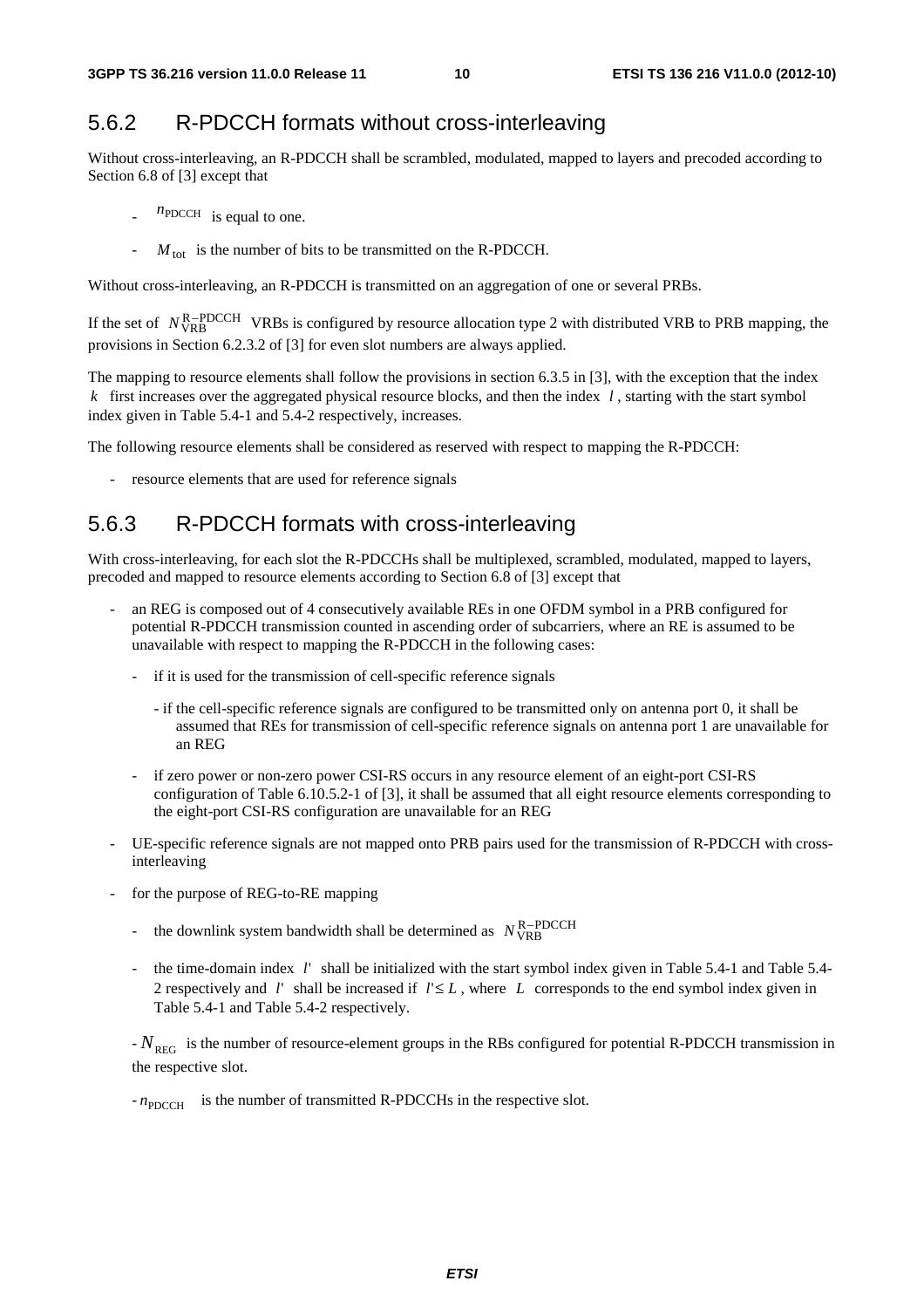### 5.7 Reference signals

#### 5.7.1 Downlink reference signals

eNB-to-RN transmissions use the same reference signals as defined in [3] with the exceptions defined below.

The reference signal sequence of antenna port 7, 8, 9 and 10 shall only be mapped to resource elements in the first slot of a PRB pair used for eNB-to-RN transmission when configuration 1 in Table 5.4-2 is used.

Antenna ports 11 to 14 shall not be used for eNB-to-RN transmission.

### 6 Multiplexing and channel coding

Multiplexing and channel coding is done according to [4] with the addition that DCI shall be mapped to the R-PDCCH. The provisions in [4] for the PDCCH apply to the R-PDCCH.

7 Relay Node procedures

### 7.1 General

The relay node acts according to the UE procedures as described in [5] with the exceptions defined in Section 7, where DCI shall be transmitted by means of R-PDCCH. The relay node shall not expect DCI format 3/3A.

### 7.2 Relay node procedures for receiving the physical downlink shared channel

A relay node shall upon detection of an R-PDCCH intended for the relay node in a subframe, decode the corresponding PDSCH in the same subframe with the following assumptions.

- If the relay node receives a resource allocation which overlaps a PRB pair in which a downlink assignment is detected in the first slot, the relay node shall assume that there is PDSCH transmission for it in the second slot of that PRB pair.
- For a PRB pair where the relay node detects at least part of a downlink assignment in the first slot, the relay node shall assume that the first slot of the PRB pair is not used for PDSCH transmission.

If a relay node is configured by higher layers to decode R-PDCCH with CRC scrambled by the C-RNTI, and if it is configured in transmission mode 8 or transmission mode 9, the relay node shall decode the R-PDCCH and any corresponding PDSCH according to the respective combinations defined in Table 7.2-1.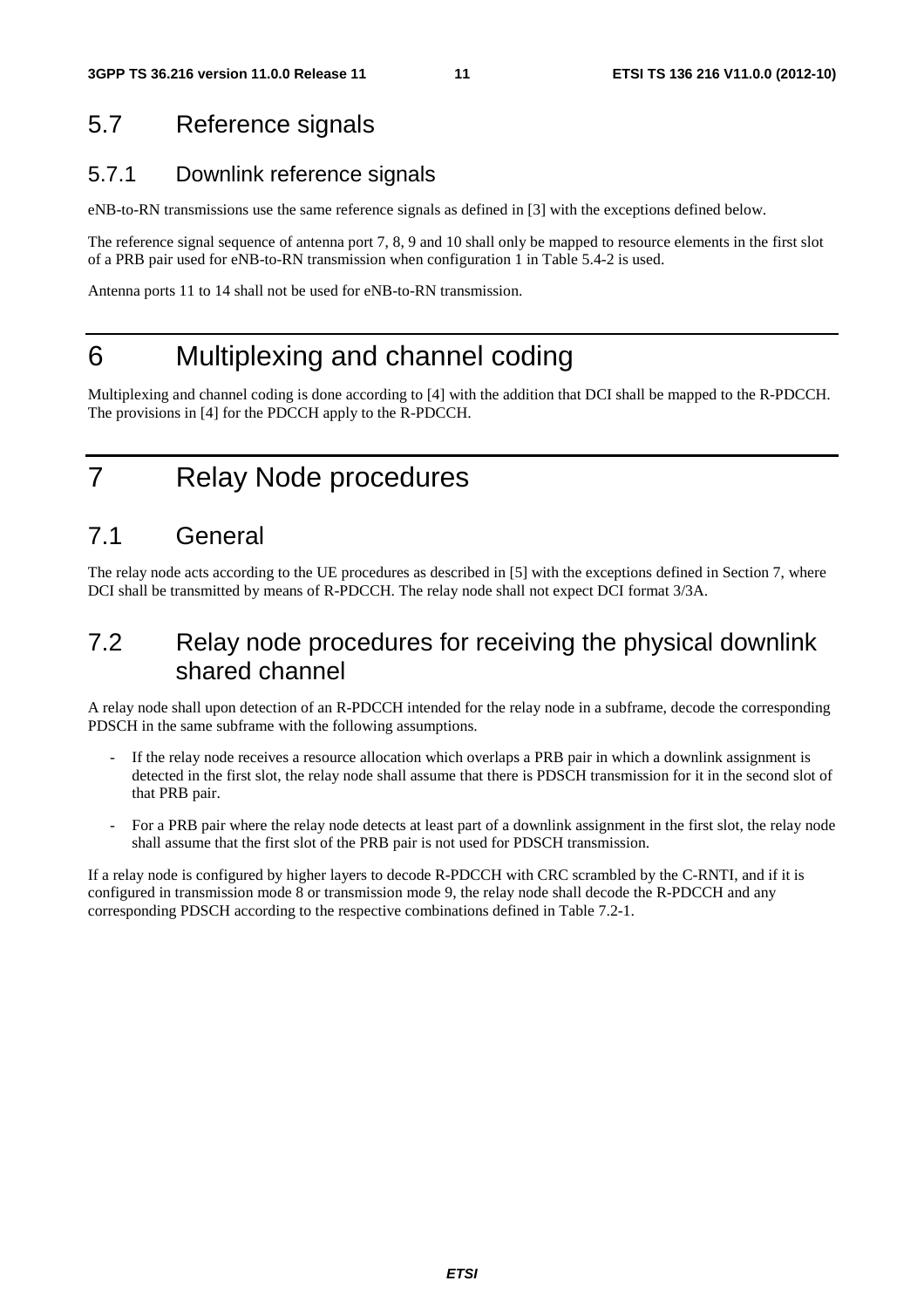| <b>Transmission</b> | <b>DCI</b> format | <b>Transmission scheme of PDSCH</b>                                        |  |
|---------------------|-------------------|----------------------------------------------------------------------------|--|
| mode                |                   | corresponding to R-PDCCH                                                   |  |
| Mode 8              | DCI format 1A     | If the R-PDCCH is demodulated based on                                     |  |
|                     |                   | UE-specific reference signals:                                             |  |
|                     |                   | Single antenna port; port 7 and                                            |  |
|                     |                   | $n_{\text{SCID}} = 0$ is used.                                             |  |
|                     |                   | If the R-PDCCH is demodulated based on<br>cell-specific reference signals: |  |
|                     |                   | If the number of PBCH antenna ports is                                     |  |
|                     |                   | one:                                                                       |  |
|                     |                   | Single-antenna port, port 0 is used                                        |  |
|                     |                   | Otherwise Transmit diversity is used                                       |  |
|                     | DCI format 2B     | Dual layer transmission, port 7 and 8; or                                  |  |
|                     |                   | single-antenna port, port 7 or 8                                           |  |
| Mode 9              | DCI format 1A     | If the R-PDCCH is demodulated based on                                     |  |
|                     |                   | UE-specific reference signals:                                             |  |
|                     |                   | Single antenna port; port 7 and                                            |  |
|                     |                   | $n_{\text{SCID}} = 0$ is used.                                             |  |
|                     |                   | If the R-PDCCH is demodulated based on                                     |  |
|                     |                   | cell-specific reference signals:                                           |  |
|                     |                   | If the number of PBCH antenna ports is                                     |  |
|                     |                   | one:                                                                       |  |
|                     |                   | Single-antenna port, port 0 is used                                        |  |
|                     |                   | Otherwise Transmit diversity is used                                       |  |
|                     | DCI format 2C     | Up to 4 layer transmission, ports 7-10                                     |  |

#### **Table 7.2-1: R-PDCCH and PDSCH configured by C-RNTI in transmission modes 8 or 9**

### 7.3 Relay node procedures for transmitting the physical uplink shared channel

The physical uplink shared channel shall be processed as described in Section 8 of [5] with the following exceptions.

The relay node shall not expect HARQ feedback on PHICH. ACK shall be delivered to higher layers for each transport block transmitted on PUSCH.

At the relay node the number of HARQ processes depends on the subframes configured for eNB-RN transmissions.

For frame structure type 1 the number of HARQ processes is determined by the decimal equivalent of the binary number representing the 8-bit bitmap of the parameter *SubframeConfigurationFDD* as given by Table 7.3-1. HARQ processes are sequentially assigned to subframes configured for RN-to-eNB transmission.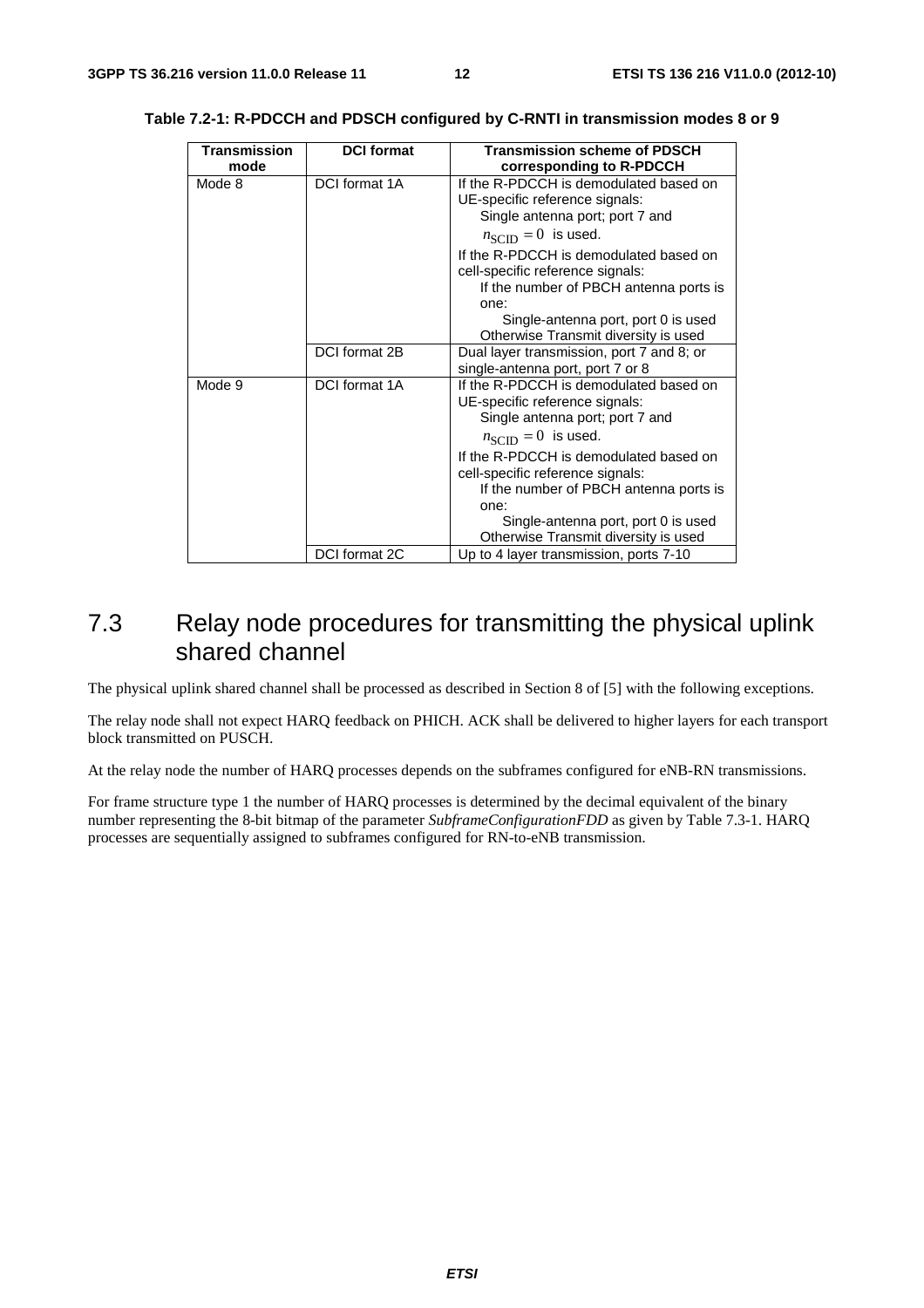| Decimal equivalent of SubframeConfigurationFDD                                    | Number of uplink<br><b>HARQ processes</b> |
|-----------------------------------------------------------------------------------|-------------------------------------------|
| 1, 2, 4, 8, 16, 32, 64, 128                                                       |                                           |
| 3, 5, 6, 9, 10, 12, 17, 18, 20, 24, 33, 34, 36, 40, 48,                           | $\mathfrak{p}$                            |
| 65, 66, 68, 72, 80, 96, 129, 130, 132, 136, 144, 160,                             |                                           |
| 192                                                                               |                                           |
| 7, 11, 13, 14, 19, 21, 22, 25, 26, 28, 35, 37, 38, 41,                            | 3                                         |
| 42, 44, 49, 50, 52, 56, 67, 69, 70, 73, 74, 76, 81, 82,                           |                                           |
| 84, 85, 88, 97, 98, 100, 104, 112, 131, 133, 134, 137,                            |                                           |
| 138, 140, 145, 146, 148, 152, 161, 162, 164, 168,                                 |                                           |
| 170, 176, 193, 194, 196, 200, 208, 224                                            |                                           |
| 15, 23, 27, 29, 30, 39, 43, 45, 46, 51, 53, 54, 57, 58,                           | 4                                         |
| 60, 71, 75, 77, 78, 83, 86, 87, 89, 90, 91, 92, 93, 99,                           |                                           |
| 101, 102, 105, 106, 107, 108, 109, 113, 114, 116,                                 |                                           |
| 117, 120, 135, 139, 141, 142, 147, 149, 150, 153,                                 |                                           |
| 154, 156, 163, 165, 166, 169, 171, 172, 173, 174,                                 |                                           |
| 177, 178, 180, 181, 182, 184, 186, 195, 197, 198,                                 |                                           |
| 201, 202, 204, 209, 210, 212, 213, 214, 216, 218,<br>225, 226, 228, 232, 234, 240 |                                           |
| 31, 47, 55, 59, 61, 62, 79, 94, 95, 103, 110, 111, 115,                           | 5                                         |
| 118, 119, 121, 122, 123, 124, 125, 143, 151, 155,                                 |                                           |
| 157, 158, 167, 175, 179, 183, 185, 187, 188, 189,                                 |                                           |
| 190, 199, 203, 205, 206, 211, 215, 217, 219, 220,                                 |                                           |
| 221, 222, 227, 229, 230, 233, 235, 236, 237, 238,                                 |                                           |
| 241, 242, 244, 245, 246, 248, 250                                                 |                                           |
| 63, 126, 127, 159, 191, 207, 223, 231, 239, 243, 247,                             | 6                                         |
| 249, 251, 252, 253, 254, 255                                                      |                                           |

**Table 7.3-1: Number of uplink HARQ processes for frame structure type 1** 

For frame structure type 2 the number of HARQ processes is given by Table 7.3-2. A re-transmission, when applicable, shall occur in a subframe with the same subframe number as the original transmission.

| Table 7.3-2: Number of uplink HARQ processes for frame structure type 2 |  |  |
|-------------------------------------------------------------------------|--|--|
|-------------------------------------------------------------------------|--|--|

| SubframeConfigurationTDD   Number of uplink HARQ | processes |
|--------------------------------------------------|-----------|
| $0-3.5-18$                                       |           |
|                                                  |           |

### 7.4 Relay node procedure for receiving the relay physical downlink control channel

#### 7.4.1 Monitoring and demodulation

The relay node shall monitor the set of configured VRBs in the first slot for an R-PDCCH containing a downlink assignment and it shall monitor the set of configured VRBs in the second slot for an R-PDCCH containing an uplink grant.

The R-PDCCH according to Section 5.6.3 shall be demodulated based on cell-specific reference signals transmitted on one set of antenna ports  $\{0\}$ ,  $\{0,1\}$ , or  $\{0,1,2,3\}$ .

The R-PDCCH according to Section 5.6.2 shall be demodulated based on cell-specific reference signals transmitted on one set of antenna ports  $\{0\}$ ,  $\{0,1\}$ , or  $\{0,1,2,3\}$ , or based on UE-specific reference signals transmitted on antenna port 7 assuming that  $n_{SCD} = 0$ ; the type of reference signals is configured by higher layers.

For R-PDCCH according to Section 5.6.2, if the RN is configured to receive PDSCH data transmissions according to transmission mode 9, the RN may assume that the REs for UE-specific reference signals according to the maximum restricted rank are reserved in the first slot of VRB pairs that are used for R-PDCCH transmission, where the higherlayer parameter *codebookSubsetRestriction-r10* indicates the maximum restricted rank.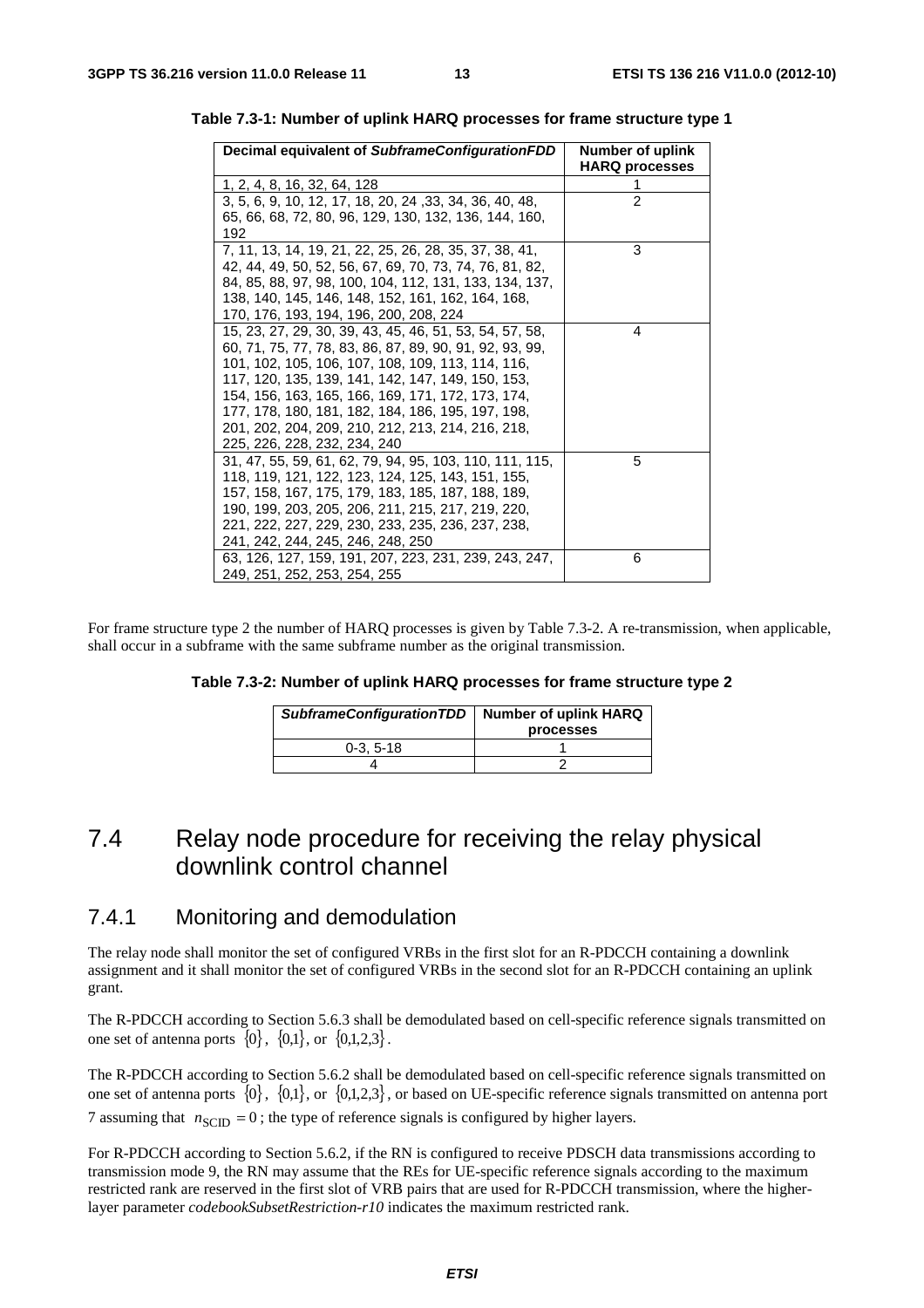#### 7.4.2 Relay node procedure for determining relay physical downlink control channel assignment without cross-interleaving

This section applies if higher-layers configure the R-PDCCH to be not cross-interleaved.

The same set of VRBs is configured for a potential R-PDCCH in the first and in the second slot.

In each slot, an R-PDCCH candidate  $m = 0, 1, ..., M(\Lambda) - 1$  at aggregation level  $\Lambda$  comprises VRB numbered with  $n_{\text{VRB}}^{\text{R}-\text{PDCCH}} = (A \cdot m + i) \text{mod } N_{\text{VRB}}^{\text{R}-\text{PDCCH}}$ , where  $i = 0, 1, ..., A-1$  and where  $M(A)$  is given by Table 7.4.2-1.

*Aggregation level* Λ **Number of R-PDCCH candidates** *<sup>M</sup>* (Λ) 1 6 2 6 4 2 8 2

**Table 7.4.2-1: R-PDCCH candidates monitored by a relay node** 

#### 7.4.3 Relay node procedure for determining relay physical downlink control channel assignment with cross-interleaving

This section applies if higher-layers configure the R-PDCCH to be cross-interleaved.

The relay node procedure for determining the relay physical downlink control channel assignment is according to the UE procedure for determining physical downlink control channel assignment in Section 9.1.1 of [5] with the following assumptions.

The set of CCEs corresponding to an R-PDCCH candidate *m* of the search space  $S_{n,j}^{(A)}$  in slot  $j \in \{0,1\}$  of subframe *n* is given by  $\Lambda \cdot \{(Y_n + m) \mod \left[N_{\text{CCE}, j}^{\text{R-PDCCH}} / \Lambda\right] + i$  where  $i = 0, 1, ..., \Lambda - 1$ ,  $m = 0, 1, ..., M(\Lambda) - 1$ , and  $N_{\text{CCE}, j}^{\text{R-PDCCH}}$  $N_{\text{CCE},j}^{\text{R-PDCCH}}$  is the total number of CCEs in the set of RBs configured for potential R-PDCCH transmission.

The relay node shall only monitor one RN-specific search space according to the UE-specific search space in [5] at each of the aggregation levels  $\Lambda \in \{1,2,4,8\}$  with the number of candidates per aggregation level as in Table 7.4.2-1.

### 7.5 Relay node procedures for transmitting the physical uplink control channel

#### 7.5.1 Relay node procedure for determining physical uplink control channel assignment

The physical uplink control channel shall be processed as described in Section 10 of [5] with the following exceptions.

For a PDSCH transmission for which HARQ-ACK is transmitted on PUCCH, and which is indicated by the detection of a corresponding R-PDCCH, the relay node shall use PUCCH resources for transmission of HARQ-ACK.

For frame structure type 1, the value of  $n_{\text{PUCCH}}^{(1,p)}$  for PUCCH antenna port *p* is configured by higher layers.

For frame structure type 2, for a relay node configured with HARQ-ACK bundling, or for a relay node configured with PUCCH format 1b with channel selection either according to the set of Tables 10.1.3-2, 10.1.3-3, and 10.1.3-4 of [5] or according to the set of Tables 10.1.3-5, 10.1.3-6, and 10.1.3-7 of [5], higher layer configures *M* PUCCH format 1a/1b resources  $n_{\text{PUCCH},l}^{(1)}$ , where  $0 \le t \le M - 1$  and M is the number of elements in the set K for subframe *n* as defined in Table 7.5.1-1.

The relay node shall transmit SR only in uplink subframes that are configured for RN-to-eNB transmissions.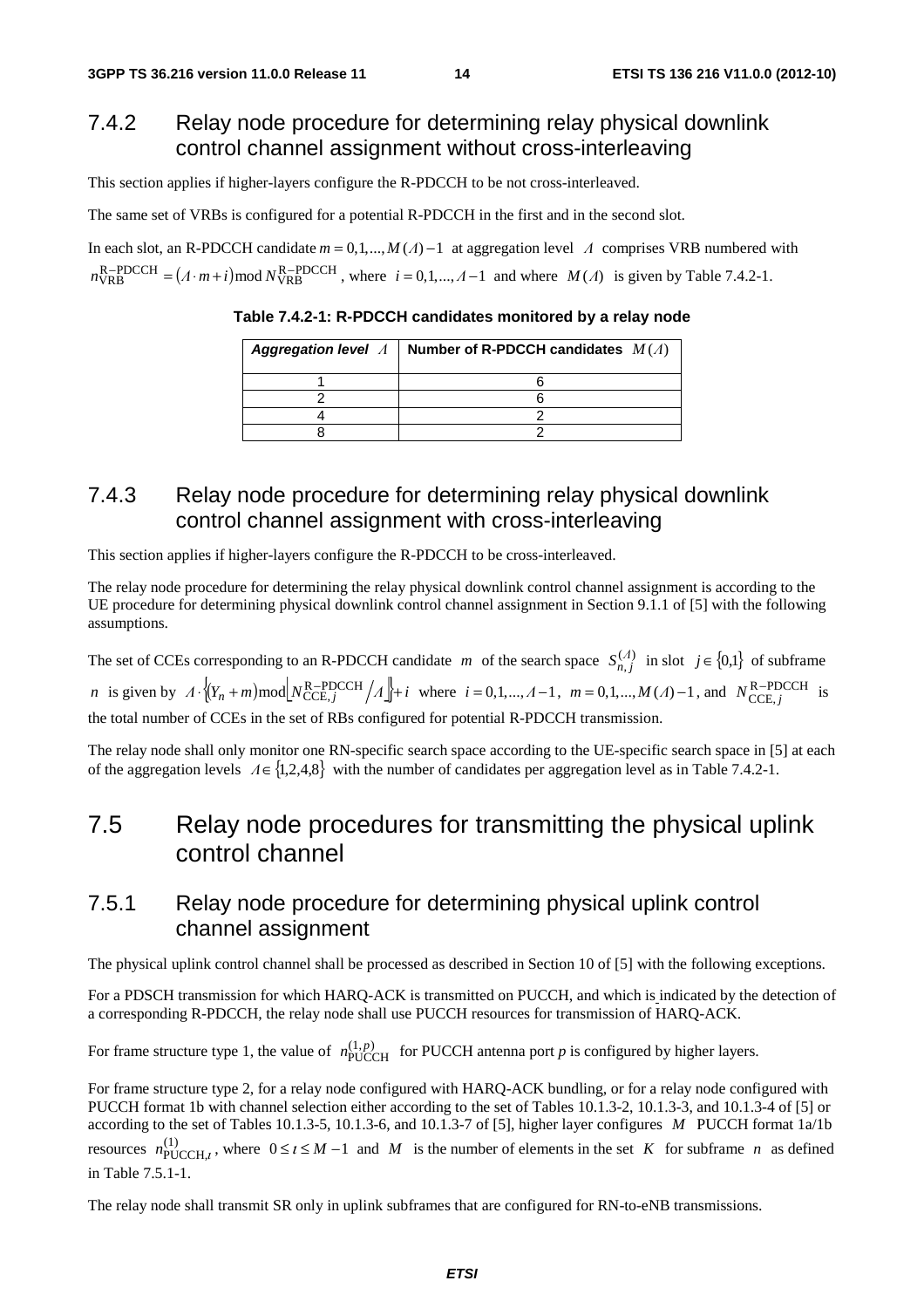For frame structure type 2 the relay node shall upon detection of a PDSCH transmission within subframe  $n - \kappa_l$ intended for the relay node transmit the ACK/NACK response in uplink subframe *n* where  $\kappa_l \in K$  and *K* is defined in Table 7.5.1-1.

| <b>SubframeConfigurationTDD</b> | $\overline{K}$ according to subframe: $\{K_0, K_1, , K_{M-1}\}$ |       |       |                |       |       |       |       |                         |       |
|---------------------------------|-----------------------------------------------------------------|-------|-------|----------------|-------|-------|-------|-------|-------------------------|-------|
|                                 | $n=0$                                                           | $n=1$ | $n=2$ | $n=3$          | $n=4$ | $n=5$ | $n=6$ | $n=7$ | $n=8$                   | $n=9$ |
| $\mathbf 0$                     |                                                                 |       |       |                |       |       |       |       | 4                       |       |
|                                 |                                                                 |       |       | 4              |       |       |       |       |                         |       |
| $\overline{2}$                  |                                                                 |       |       |                |       |       |       |       | 4,9                     |       |
| 3                               |                                                                 |       |       | 4,9            |       |       |       |       |                         |       |
| 4                               |                                                                 |       |       | $\overline{4}$ |       |       |       |       | $\overline{\mathbf{4}}$ |       |
| 5                               |                                                                 |       | 4     |                |       |       |       |       |                         |       |
| 6                               |                                                                 |       |       |                |       |       |       | 4     |                         |       |
| 7                               |                                                                 |       | 4,8   |                |       |       |       |       |                         |       |
| 8                               |                                                                 |       |       |                |       |       |       | 4,8   |                         |       |
| 9                               |                                                                 |       | 4,8,9 |                |       |       |       |       |                         |       |
| 10                              |                                                                 |       |       |                |       |       |       | 4,8,9 |                         |       |
| 11                              |                                                                 |       |       | 4,6            |       |       |       |       |                         |       |
| 12                              |                                                                 |       |       | 4,5,6          |       |       |       |       |                         |       |
| 13                              |                                                                 |       |       | 4              |       |       |       |       |                         |       |
| 14                              |                                                                 |       |       | 4,6            |       |       |       |       |                         |       |
| 15                              |                                                                 |       |       | 4,5            |       |       |       |       |                         |       |
| 16                              |                                                                 |       |       | 4,5,6          |       |       |       |       |                         |       |
| 17                              |                                                                 |       |       | 4,5,6,9        |       |       |       |       |                         |       |
| 18                              |                                                                 |       |       |                | 5     |       |       |       |                         |       |

**Table 7.5.1-1:** *K* **for frame structure type 2** 

#### 7.5.2 Relay node HARQ-ACK feedback procedure for frame structure type 2

The HARQ-ACK feedback procedure on PUCCH for frame structure type 2 shall be as described in Section 10.1.3 of [5] with the following exceptions.

- For a relay node configured with HARQ-ACK bundling or configured with PUCCH format 1b with channel selection either according to the set of Tables 10.1.3-2, 10.1.3-3, and 10.1.3-4 of [5] or according to the set of Tables 10.1.3-5, 10.1.3-6, and 10.1.3-7 of [5],  $n_{\text{PUCCH},t}^{(1)}$  corresponds to subframe  $n - \kappa_t$ , and HARQ-ACK(t) is the ACK/NACK/DTX response from subframe  $n - \kappa_l$ , where  $\kappa_l \in K$  is defined in Table 7.5.1-1 and  $0 \leq t \leq M-1$ .
- For a relay node configured with PUCCH format 3 for HARO-ACK transmission, if the relay node receives a single PDSCH transmission within subframe(s)  $n - \kappa_1$ , where  $\kappa_1 \in K$  is defined in Table 7.5.1-1, the relay

node shall use PUCCH format 1a/1b to transmit the HARQ-ACK on  $n_{\text{PUCCH}}^{(1,p)}$  where the value of  $n_{\text{PUCCH}}^{(1,p)}$  is determined according to higher layer configuration.

The HARQ-ACK feedback procedure on PUSCH for frame structure type 2 shall be as described in Section 7.3 of [5] with the following exception:

- The HARQ-ACK corresponds to subframes  $n - \kappa_i$  where  $\kappa_i \in K$  is defined in Table 7.5.1-1.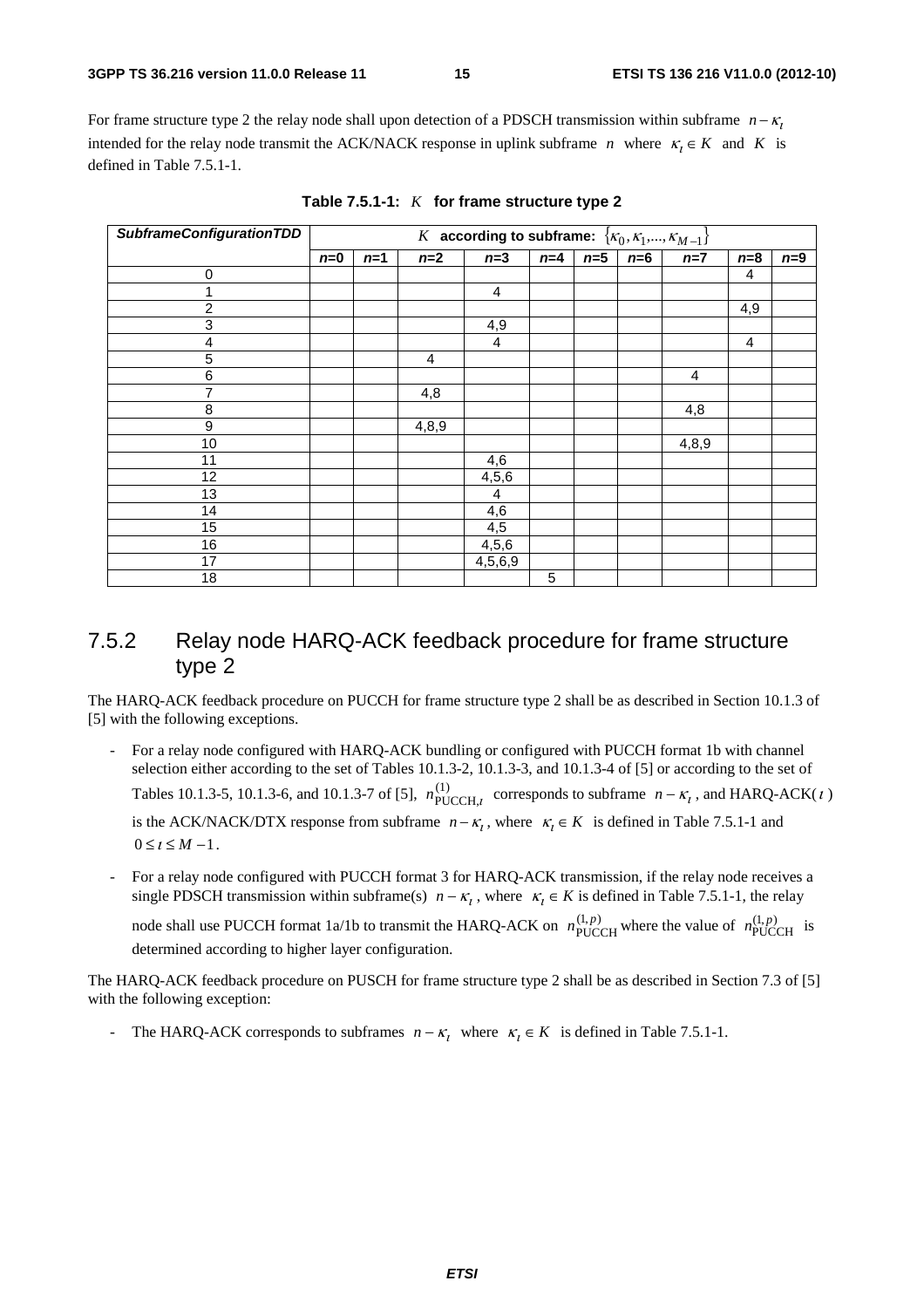# Annex A (informative): Change history

| <b>Change history</b> |               |           |                          |                          |                                                                                          |        |                   |
|-----------------------|---------------|-----------|--------------------------|--------------------------|------------------------------------------------------------------------------------------|--------|-------------------|
| Date                  | TSG #         | TSG Doc.  | <b>CR</b>                | <b>Rev</b>               | <b>Subject/Comment</b>                                                                   |        | <b>New</b>        |
| Sept 10               | <b>RAN 49</b> | RP-100967 | $\overline{\phantom{0}}$ | $\overline{\phantom{a}}$ | RAN1 agreed version for approval by plenary                                              |        | 1.0.0             |
| Sept 10               | <b>RAN 49</b> |           |                          |                          | Release 10 is created following RAN decision to go under change<br>control               | 1.0.0  | 10.0.0            |
| 07/12/10              | <b>RAN 50</b> | RP-101321 | 0001                     | ٠                        | Capturing of further agreements on relaying                                              | 10.0.0 | 10.1.0            |
| 15/03/11              | <b>RAN 51</b> | RP-110257 | 0002                     | $\overline{\phantom{a}}$ | Capturing of agreements on relaying from RAN1 #64                                        |        | $10.1.0$ 10.2.0   |
| 01/06/11              | <b>RAN 52</b> | RP-110822 | 4                        | 2                        | Capturing of agreement on reserving muted CSI-RS for REG in<br>cross-interleaved R-PDCCH |        | $10.2.0$   10.3.0 |
| 01/06/11              | <b>RAN 52</b> | RP-110822 | 7                        |                          | Clarifications on R-PDCCH transmission and antenna port<br>selection                     | 10.2.0 | 10.3.0            |
| 01/06/11              | <b>RAN 52</b> | RP-110822 | 8                        | ٠                        | Correction to DM-RS transmission and assumption                                          | 10.2.0 | 10.3.0            |
| 01/06/11              | <b>RAN 52</b> | RP-110822 | 9                        |                          | Clarification on Un subframe configuration                                               |        | $10.2.0$ 10.3.0   |
| 01/06/11              | <b>RAN 52</b> | RP-110822 | 10                       |                          | Correction to physical downlink shared channel mapping                                   |        | 10.2.0   10.3.0   |
| 01/06/11              | <b>RAN 52</b> | RP-110853 | 11                       |                          | Correction on HARQ-ACK procedure                                                         |        | $10.2.0$ 10.3.0   |
| 15/09/11              |               |           |                          |                          | Minor editorial changes made by MCC - 3GPP is corrected on                               |        | 10.3.0   10.3.1   |
|                       |               |           |                          |                          | cover page and unnecessary red underlined text (page 14) is<br>removed                   |        |                   |
| 2012-09               | SP 57         |           |                          |                          | Update to Rel-11 version (MCC)                                                           | 10.3.1 | 11.0.0            |